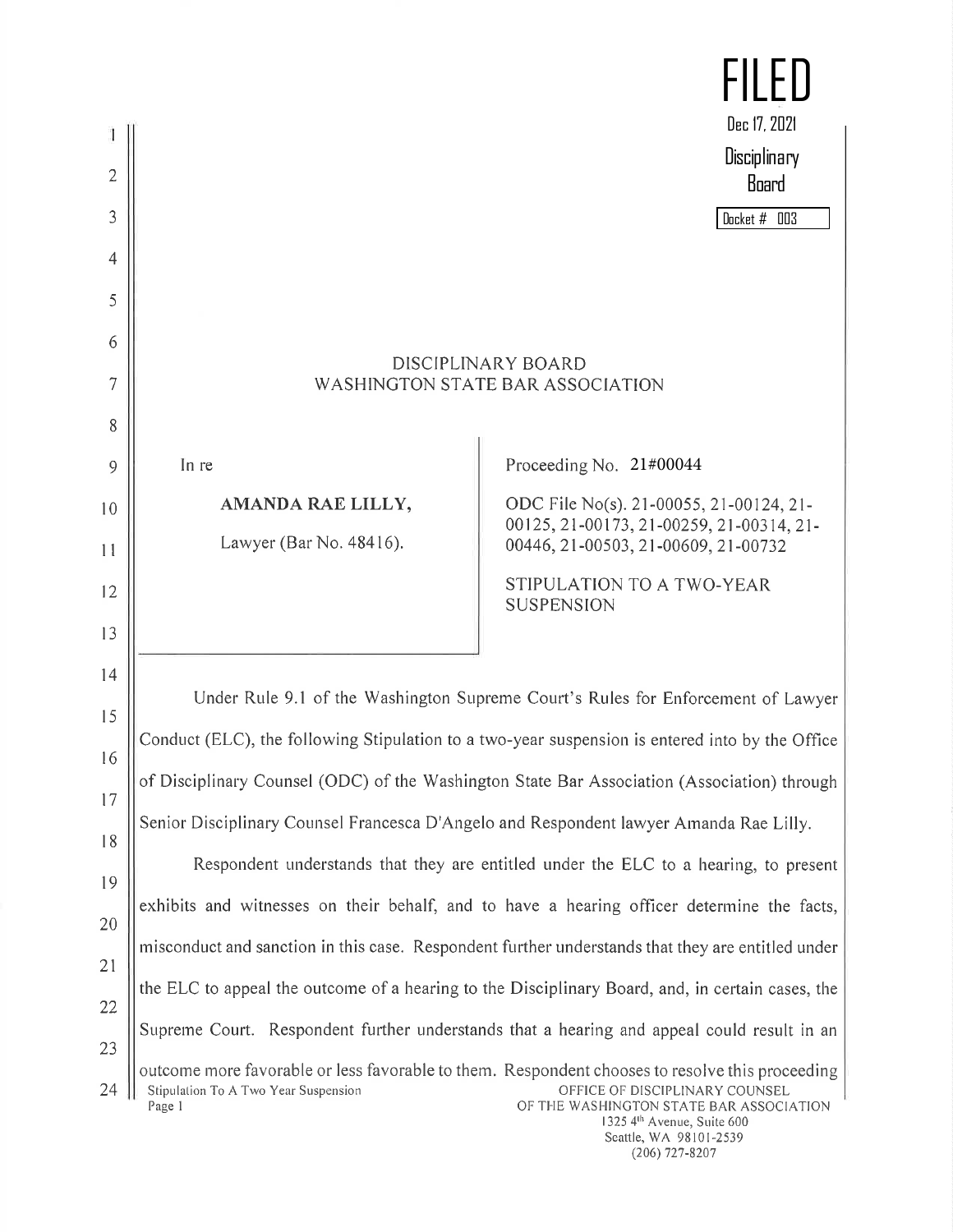| 1              | now by entering into the following stipulation to facts, misconduct and sanction to avoid the risk,                         |
|----------------|-----------------------------------------------------------------------------------------------------------------------------|
| $\mathbf{2}$   | time, expense attendant to further proceedings.                                                                             |
| 3              | <b>I. ADMISSION TO PRACTICE</b>                                                                                             |
| $\overline{4}$ | 1. Respondent was admitted to practice law in the State of Washington on December                                           |
| 5              | 9, 2014.                                                                                                                    |
| 6              | 2. On May 5, 2021, Respondent's license to practice law was administratively                                                |
| $\overline{7}$ | suspended for failure to pay licensing fees.                                                                                |
| 8              | <b>II. STIPULATED FACTS</b>                                                                                                 |
| $\mathcal{Q}$  | 3. Respondent is a family law lawyer who practiced in Yakima, Washington. From                                              |
| 10             | January 2019 to January 2021, Respondent owned a solo practice in Yakima.                                                   |
| 11             | 4. In January 2021 Respondent approached a colleague, Tonilynn Savage, to assist                                            |
| 12             | Respondent with closing Respondent's practice and disbursing the funds held in Respondent's                                 |
| 13             | trust account. At the time, Respondent had 41 active cases. Respondent gave Savage a power                                  |
| 14             | of attorney so that Savage could access Respondent's financial records and contact                                          |
| 15             | Respondent's clients. In assisting Respondent, Savage noticed that Respondent's projected trust                             |
| 16             | balances did not match the bank records. Savage felt an obligation to report the discrepancies                              |
| 17             | to the Bar Association, and discussed this with Respondent.                                                                 |
| 18             | 5. In January 2021, Savage filed notices of withdrawal on behalf of Respondent in                                           |
| 19             | Respondent's cases.                                                                                                         |
| 20             | 6. In over 30 client matters, Respondent failed to refund Respondents clients' advanced                                     |
| 21             | fee payments that had not been earned or incurred.                                                                          |
| 22             | 7. On January 28, 2021, Savage filed a grievance on January 28, 2021, and requested                                         |
| 23             | a formal audit of Respondent's trust account.                                                                               |
| 24             | Stipulation To A Two Year Suspension<br>OFFICE OF DISCIPLINARY COUNSEL<br>Page 2<br>OF THE WASHINGTON STATE BAR ASSOCIATION |

THE WASHINGTON STATE BAR ASSOCIATION 1325 4"' Avenue, Suite 600 Seattle, WA 98101-2539 (206) 727-8207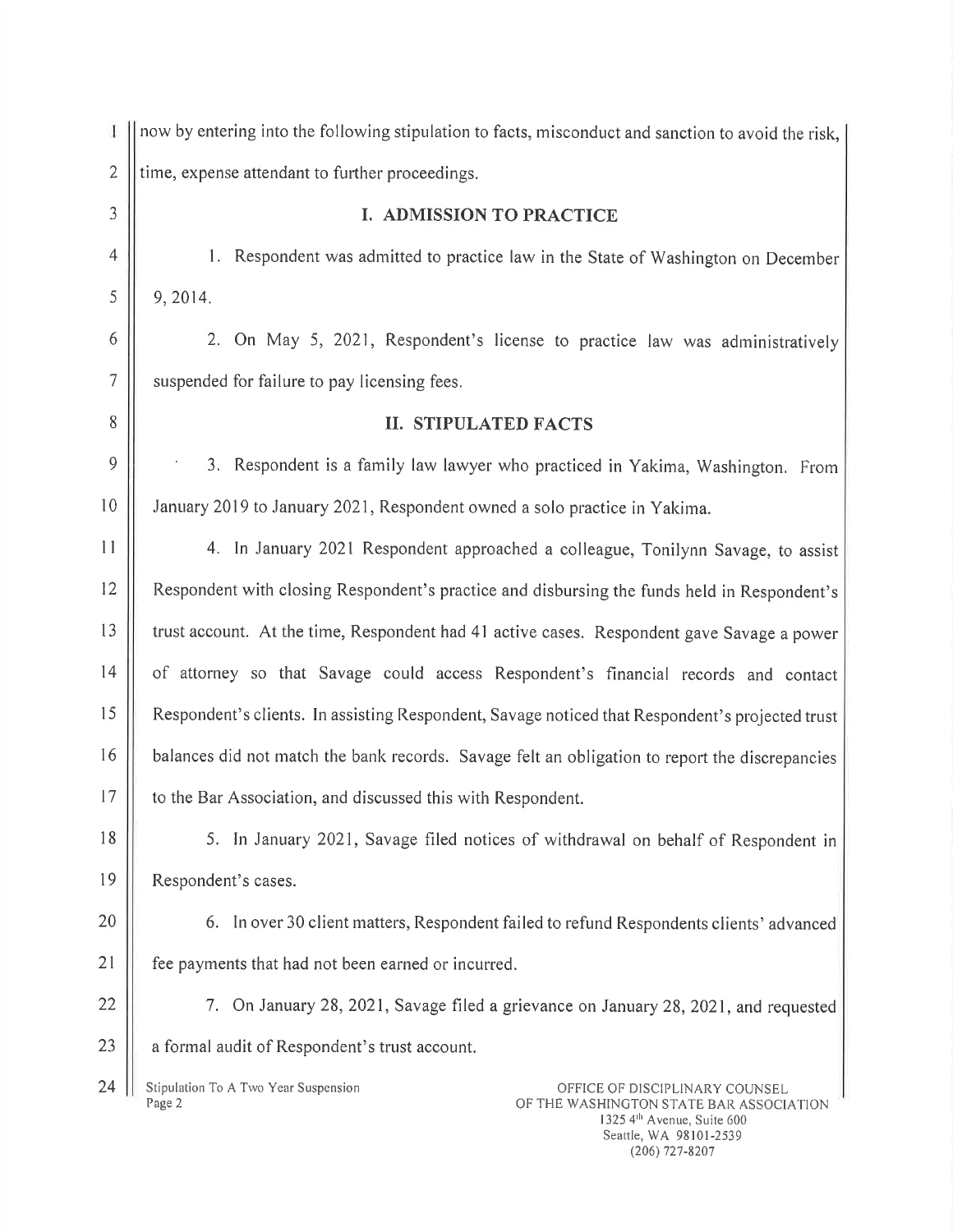8. ODC conducted an audit and reconstruction of Respondent's trust account for the 2  $\parallel$  period from January 1, 2019 through January 31, 2021 ["audit period"].

 $\tilde{1}$ 

3 | 9. During the audit period, Respondent failed to reconcile Respondent's check register 4 | balance to Respondent's bank statement balance and failed to reconcile the check register 5 **balance to the combined total of all client ledgers.** 

6 | 10. In one or more client matters, Respondent disbursed funds on behalf of a client in 7 | excess of the funds that Respondent was holding in trust for that client, resulting in negative 8 | client ledger balances.

 $9 \parallel$  11. In six client matters, Respondent recorded cash deposits totaling \$5,713.75 in the 10 | trust account records but did not deposit the funds into the trust account.

<sup>11</sup> 12. In eighteen matters, Respondent paid client expenses to the appropriate third parties 12 | using the clients' trust account funds. Respondent then billed the same expenses to the clients 13 | | on their bi-monthly legal bills, and transferred the expense payment a second time from the 14 | clients' trust funds to Respondent's operating account. The eighteen clients therefore paid the 15 | same expenses twice, resulting in \$6,339 in overpayments to Respondent.

16 | 13. Respondent was not entitled to the \$6,339 in overpayments.

17 | 14. As of January 31, 2021, at least 35 of Respondent's clients had funds in trust that 18 | had not been disbursed. These clients collectively were owed \$37,987.97. However, as of <sup>19</sup> January 31, 2021, Respondent's trust account balance was only \$18,537.28, resulting in <sup>a</sup> trust 20  $\vert\vert$  account shortage of \$19,450.69.

## 21 || III. STIPULATION TO MISCONDUCT

22 | 15. By removing client funds by wrongly charging duplicate expenses, Respondent 23  $\parallel$  violated RPC 1.15A(b).

24 | Stipulation To A Two Year Suspension **Conserversity** OFFICE OF DISCIPLINARY COUNSEL Page 3

OF THE WASHINGTON STATE BAR ASSOCIATION 1325 4<sup>th</sup> Avenue, Suite 600 Seattle, WA 98101-2539 (206) 727-8207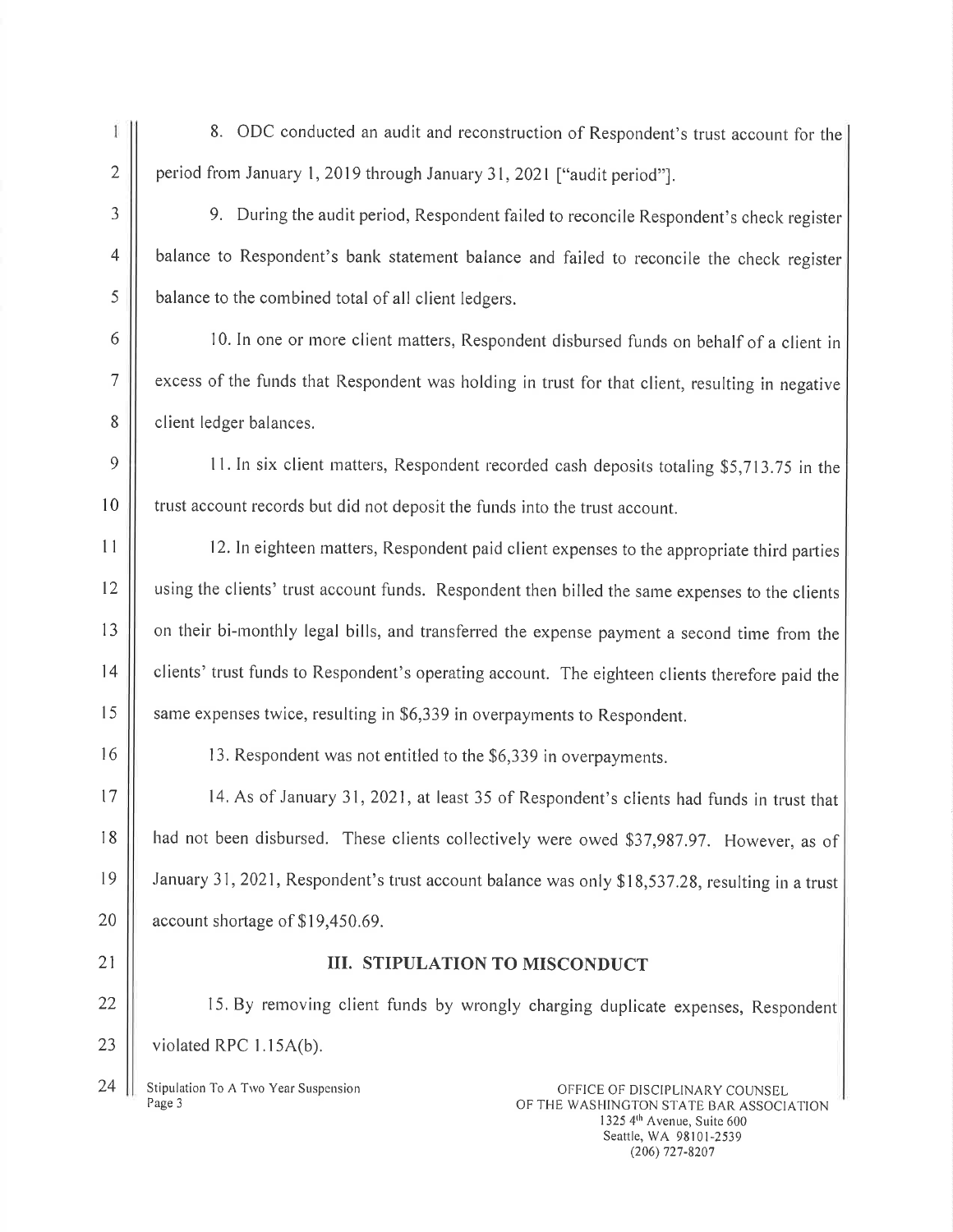| 1              | 16. By failing to place client cash deposits into the trust account, and by disbursing more                                                                       |  |  |
|----------------|-------------------------------------------------------------------------------------------------------------------------------------------------------------------|--|--|
| $\mathbf{2}$   | funds than the clients had on deposit, Respondent violated RPC $1.15A(c)(1)$ .                                                                                    |  |  |
| 3              | 17. By disbursing more funds on behalf of one or more clients than the clients had in                                                                             |  |  |
| $\overline{4}$ | trust, Respondent violated RPC 1.15A(h)(8).                                                                                                                       |  |  |
| 5              | 18. By failing to refund clients' unearned trust funds after withdrawal, Respondent                                                                               |  |  |
| 6              | violated RPC $1.16(d)$ and RPC $1.15A(e)$ .                                                                                                                       |  |  |
| $\tau$         | 19. By failing to reconcile the check register balance to the bank statement balance and                                                                          |  |  |
| 8              | reconcile the check register balance to the combined total of all client ledgers, Respondent                                                                      |  |  |
| 9              | violated RPC $1.15A(h)(6)$ .                                                                                                                                      |  |  |
| 10             | <b>IV. PRIOR DISCIPLINE</b>                                                                                                                                       |  |  |
| 11             | 20. Respondent has no prior discipline.                                                                                                                           |  |  |
| 12             | V. APPLICATION OF ABA STANDARDS                                                                                                                                   |  |  |
| 13             | 21. The following American Bar Association Standards for Imposing Lawyer Sanctions                                                                                |  |  |
| 14             | (1991 ed. & Feb. 1992 Supp.) apply to this case.                                                                                                                  |  |  |
| 15             | 4.1 Failure to Preserve the Client's Property<br>Disbarment is generally appropriate when a lawyer knowingly converts<br>4.11                                     |  |  |
| 16             | client property and causes injury or potential injury to a client.<br>4.12<br>Suspension is generally appropriate when a lawyer knows or should know              |  |  |
| 17             | that he is dealing improperly with client property and causes injury or<br>potential injury to a client.                                                          |  |  |
| 18             | 4.13<br>Reprimand is generally appropriate when a lawyer is negligent in dealing<br>with client property and causes injury or potential injury to a client.       |  |  |
| 19             | Admonition is generally appropriate when a lawyer is negligent in dealing<br>4.14<br>with client property and causes little or no actual or potential injury to a |  |  |
| 20             | client.                                                                                                                                                           |  |  |
| 21             | 7.0 Violations of Duties Owed as a Professional<br>7.1<br>Disbarment is generally appropriate when a lawyer knowingly engages in                                  |  |  |
| 22             | conduct that is a violation of a duty owed as a professional with the intent<br>to obtain a benefit for the lawyer or another, and causes serious or              |  |  |
| 23             | potentially serious injury to a client, the public, or the legal system.                                                                                          |  |  |
| 24             | Stipulation To A Two Year Suspension<br>OFFICE OF DISCIPLINARY COUNSEL<br>Page 4<br>OF THE WASHINGTON STATE BAR ASSOCIATION<br>$1325A^{th}$ Avenue Suite 600      |  |  |

1325 4lh Avenue, Suite 600 Seattle, WA 98101-2539 (206) 727-8207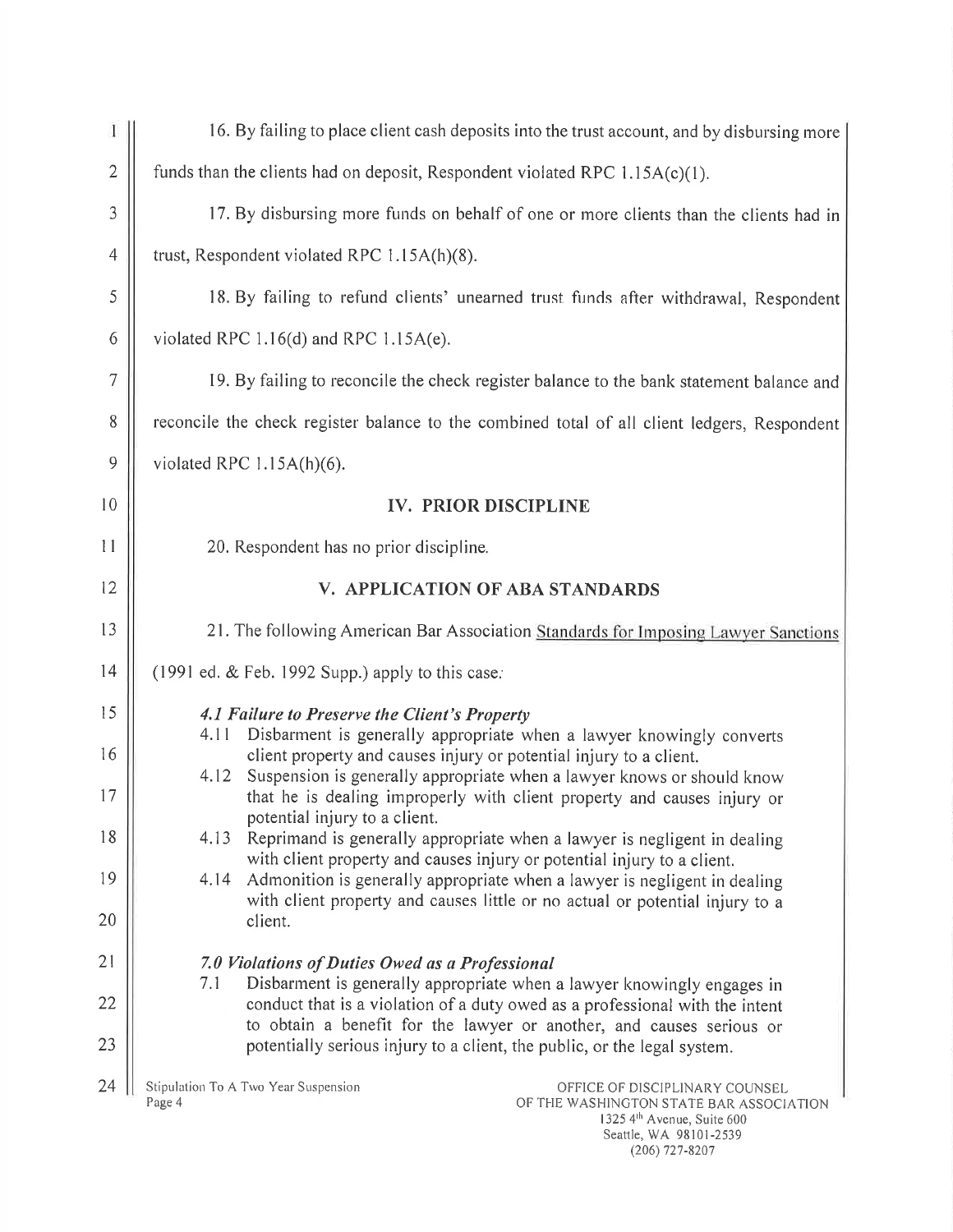|                | 7.2<br>Suspension is generally appropriate when a lawyer knowingly engages in<br>conduct that is a violation of a duty owed as a professional and causes                                                                                                       |
|----------------|----------------------------------------------------------------------------------------------------------------------------------------------------------------------------------------------------------------------------------------------------------------|
| $\mathbf{2}$   | injury or potential injury to a client, the public, or the legal system.<br>7.3<br>Reprimand is generally appropriate when a lawyer negligently engages in                                                                                                     |
| 3              | conduct that is a violation of a duty owed as a professional and causes                                                                                                                                                                                        |
| $\overline{4}$ | injury or potential injury to a client, the public, or the legal system.<br>7.4<br>Admonition is generally appropriate when a lawyer engages in an isolated                                                                                                    |
| 5              | instance of negligence that is a violation of a duty owed as a professional,<br>and causes little or no actual or potential injury to a client, the public, or<br>the legal system.                                                                            |
| 6              | 22. Respondent should have known that Respondent was dealing improperly with client                                                                                                                                                                            |
| $\overline{7}$ |                                                                                                                                                                                                                                                                |
| 8              | funds. Respondent knew that she had failed to return client's advanced fees.                                                                                                                                                                                   |
| 9              | 23. Respondent's clients were injured in that they have not been able to obtain refunds                                                                                                                                                                        |
| 10             | due to shortages in the trust account.                                                                                                                                                                                                                         |
| 11             | 24. The presumptive sanction is suspension.                                                                                                                                                                                                                    |
| 12             | 25. The following aggravating factors apply under ABA Standard 9.22:                                                                                                                                                                                           |
|                | (c)<br>pattern of misconduct;                                                                                                                                                                                                                                  |
| 13             | (d)<br>multiple offenses.                                                                                                                                                                                                                                      |
| 4              | 26. The following mitigating factors apply under ABA Standard 9.32:                                                                                                                                                                                            |
| 15             | (a)<br>absence of a prior disciplinary record;                                                                                                                                                                                                                 |
| 16             | (c)<br>personal or emotional problems [See confidential addendum];                                                                                                                                                                                             |
| 17             | (d)<br>timely good faith effort to make restitution or to rectify consequences of                                                                                                                                                                              |
| 18             | misconduct [Respondent gave Savage a power of attorney so that Savage could                                                                                                                                                                                    |
| 19             | communicate with clients, and gave Savage permission to provide ODC with records so                                                                                                                                                                            |
| 20             |                                                                                                                                                                                                                                                                |
| 21             | that ODC could reconstruct the account].                                                                                                                                                                                                                       |
| 22             | 27. It is an additional mitigating factor that Respondent has agreed to resolve this matter                                                                                                                                                                    |
| 23             | at an early stage of the proceedings.                                                                                                                                                                                                                          |
| 24             | 28. A significant mitigating factor is the contribution this stipulation makes to the<br>Stipulation To A Two Year Suspension<br>OFFICE OF DISCIPLINARY COUNSEL<br>Page 5<br>OF THE WASHINGTON STATE BAR ASSOCIATION<br>1325 4 <sup>th</sup> Avenue, Suite 600 |

Seattle, WA 98101-2539 (206) 727-8207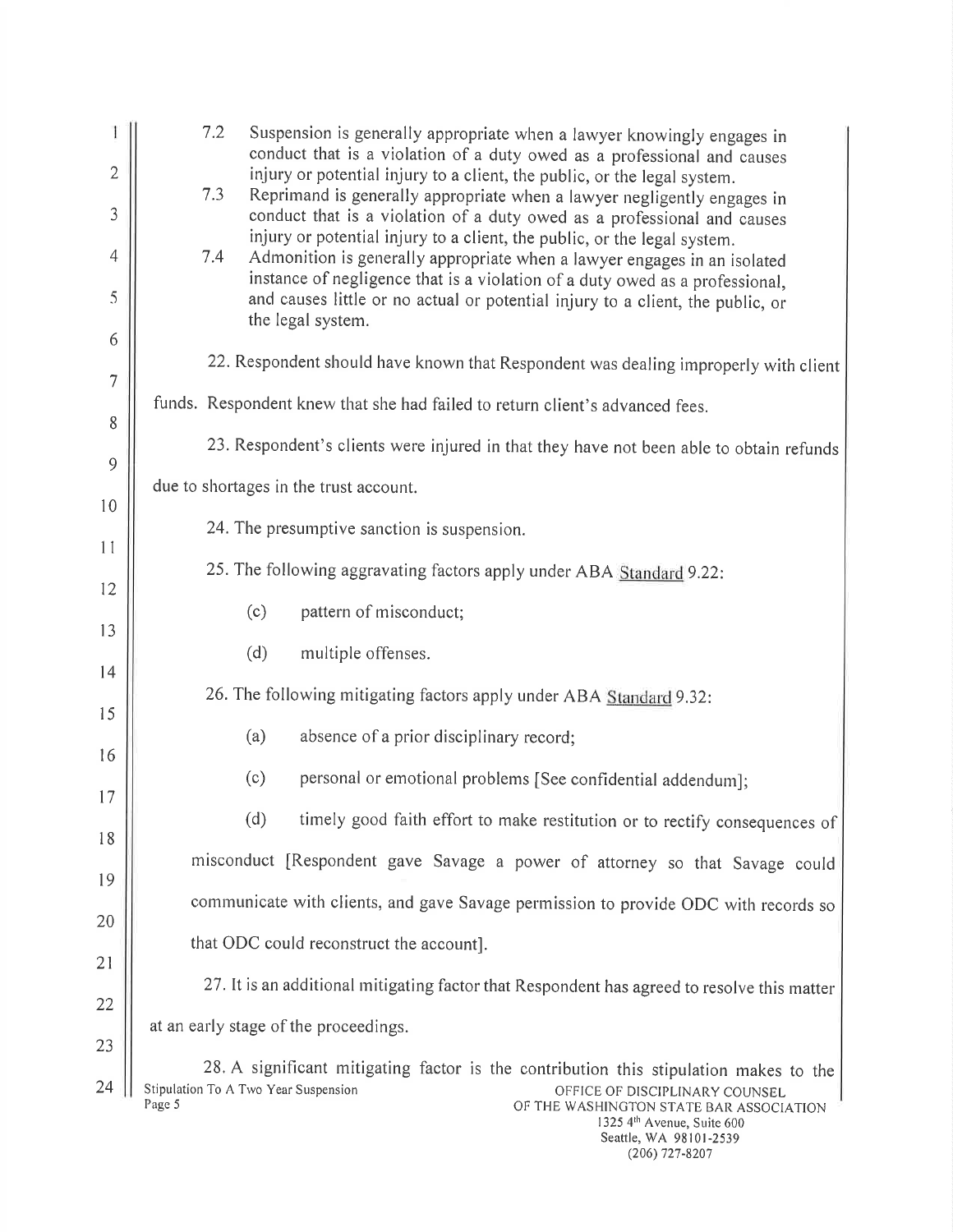efficient and effective operation of the lawyer discipline system considering the effect the  $\parallel$  COVID-19 public health emergency has had on disciplinary resources and the orderly  $3 \parallel$  processing of disciplinary matters. 29. Based on the factors set forth above, the presumptive sanction should be <sup>a</sup> two-year

 $5 \parallel$  suspension.

## 6 VI. STIPULATED DISCIPLINE

7 | 30. The parties stipulate that Respondent shall receive a two-year suspension.

## 8 Reinstatement Condition-Fitness to Practice Examination

 $9 \parallel$  31. As a condition of reinstatement, Respondent shall, at least 30 days before a request for 10 || reinstatement, undergo an independent examination by a licensed mental health professional 11 approved by ODC to evaluate Respondent's fitness to practice law.

12 | 32. Respondent shall pay all expenses associated with the examination.

 $\begin{array}{|l|l|} \hline \end{array}$  33. Respondent shall execute all necessary releases and authorizations to permit the 14 || evaluator and disciplinary counsel to obtain full access to all pertinent health care and treatment || records for the applicable time period, and to permit the evaluator to release information regarding ||the evaluation to disciplinary counsel, including a written report of the evaluator's findings, diagnosis, and recommended treatment plan, if any. Respondent shall provide disciplinary | counsel with a copy of the releases and authorizations

19  $\parallel$  34. If the evaluator concludes there is reasonable cause to believe that Respondent does 20 || not have the mental or physical capacity to practice law, then disciplinary counsel may report to 21  $\parallel$  a review committee as provided in ELC 8.2.

22 | 35. If the evaluator recommends treatment, then Respondent shall undergo treatment with  $23$  ||a treatment provider during the probation period. The conditions of treatment during the

24 Stipulation To A Two Year Suspension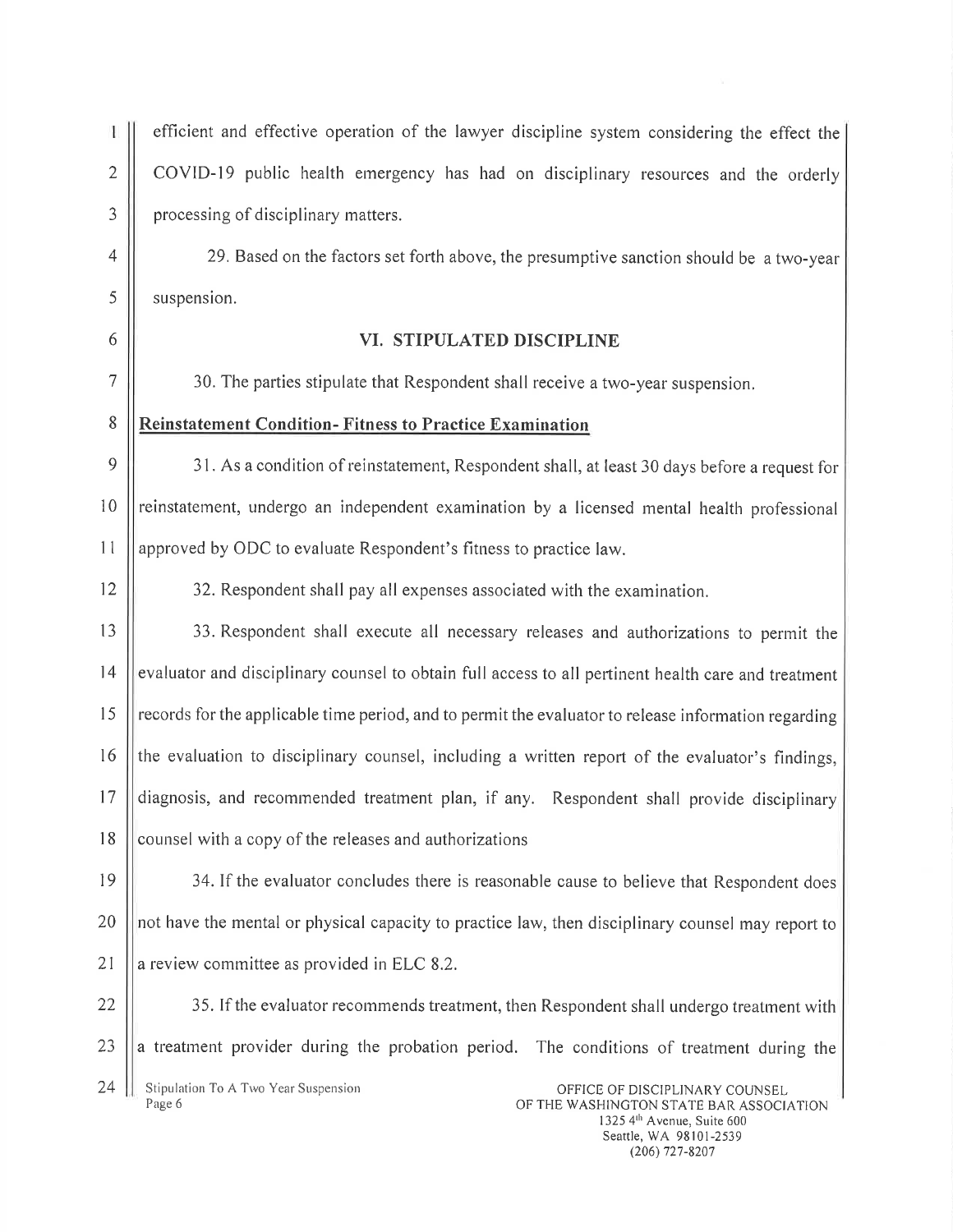|                  |                                                                                                    | probation period are set forth below.                                                                                                                                                                                                                                                                                                    |  |  |
|------------------|----------------------------------------------------------------------------------------------------|------------------------------------------------------------------------------------------------------------------------------------------------------------------------------------------------------------------------------------------------------------------------------------------------------------------------------------------|--|--|
| $\sqrt{2}$       | 36. If the evaluator does not recommend treatment, then Respondent will not be required            |                                                                                                                                                                                                                                                                                                                                          |  |  |
| $\mathfrak{Z}$   | to undergo treatment and will not be subject to probation requiring mental health treatment.       |                                                                                                                                                                                                                                                                                                                                          |  |  |
| $\overline{4}$   | <b>Reinstatement Condition- Trust Account</b>                                                      |                                                                                                                                                                                                                                                                                                                                          |  |  |
| 5                | 37. As a further condition of reinstatement from suspension, Respondent must complete              |                                                                                                                                                                                                                                                                                                                                          |  |  |
| 6                | the following steps to disburse any funds that are owed to clients or third parties and to receive |                                                                                                                                                                                                                                                                                                                                          |  |  |
| $\boldsymbol{7}$ | additional education on how to handle client funds in compliance with RPC 1.15A and RPC            |                                                                                                                                                                                                                                                                                                                                          |  |  |
| 8                | 1.15B of the Washington Supreme Court's Rules of Professional Conduct:                             |                                                                                                                                                                                                                                                                                                                                          |  |  |
| 9<br>10          | a)                                                                                                 | Respondent must provide proof of having deposited Respondent's own funds to the<br>trust account to cure any outstanding shortage reflected in the Revised Reconstructed<br>Client Balance list (filed herewith under seal).                                                                                                             |  |  |
| 11               | b)                                                                                                 | For each of the clients listed in the Revised Reconstructed Client Balance list,<br>Respondent must provide ODC with complete documentary evidence demonstrating                                                                                                                                                                         |  |  |
| 12<br>13         |                                                                                                    | either that the client or third party is not entitled to a return of any of the amount listed<br>or that Respondent has provided the client or third party with a complete accounting<br>of funds and returned to the client or third party any unearned amounts and/or any<br>amounts to which Respondent cannot establish entitlement. |  |  |
| 4<br>15          | c)                                                                                                 | For the time frame of February 1, 2021, up through the date of submission to ODC<br>for consideration of reinstatement, Respondent must provide to ODC, for each trust<br>account open during any portion of that time frame, copies of the following:                                                                                   |  |  |
| 16<br>17         |                                                                                                    | any and all bank statements,<br>copies of any and all deposited items,<br>۰                                                                                                                                                                                                                                                              |  |  |
| 18               |                                                                                                    | . copies of any and all records of disbursements,<br>a complete and accurate check register identifying every transaction,                                                                                                                                                                                                               |  |  |
| 19               |                                                                                                    | complete and accurate client ledgers identifying every transaction<br>attributable to a client,                                                                                                                                                                                                                                          |  |  |
| 20               |                                                                                                    | monthly reconciliations between the check register and the bank<br>statement,                                                                                                                                                                                                                                                            |  |  |
| 21               |                                                                                                    | monthly reconciliations between the check register and the client ledgers,<br>and                                                                                                                                                                                                                                                        |  |  |
| 22               |                                                                                                    | if the Respondent maintains trust-account records in QuickBooks,<br>provide an electronic copy of the file with the trust-account records.                                                                                                                                                                                               |  |  |
| 23               |                                                                                                    |                                                                                                                                                                                                                                                                                                                                          |  |  |
| 24               | Page 7                                                                                             | Stipulation To A Two Year Suspension<br>OFFICE OF DISCIPLINARY COUNSEL<br>OF THE WASHINGTON STATE BAR ASSOCIATION<br>1325 4th Avenue, Suite 600                                                                                                                                                                                          |  |  |

Seattle, WA 98101-2539 (206) 727-8207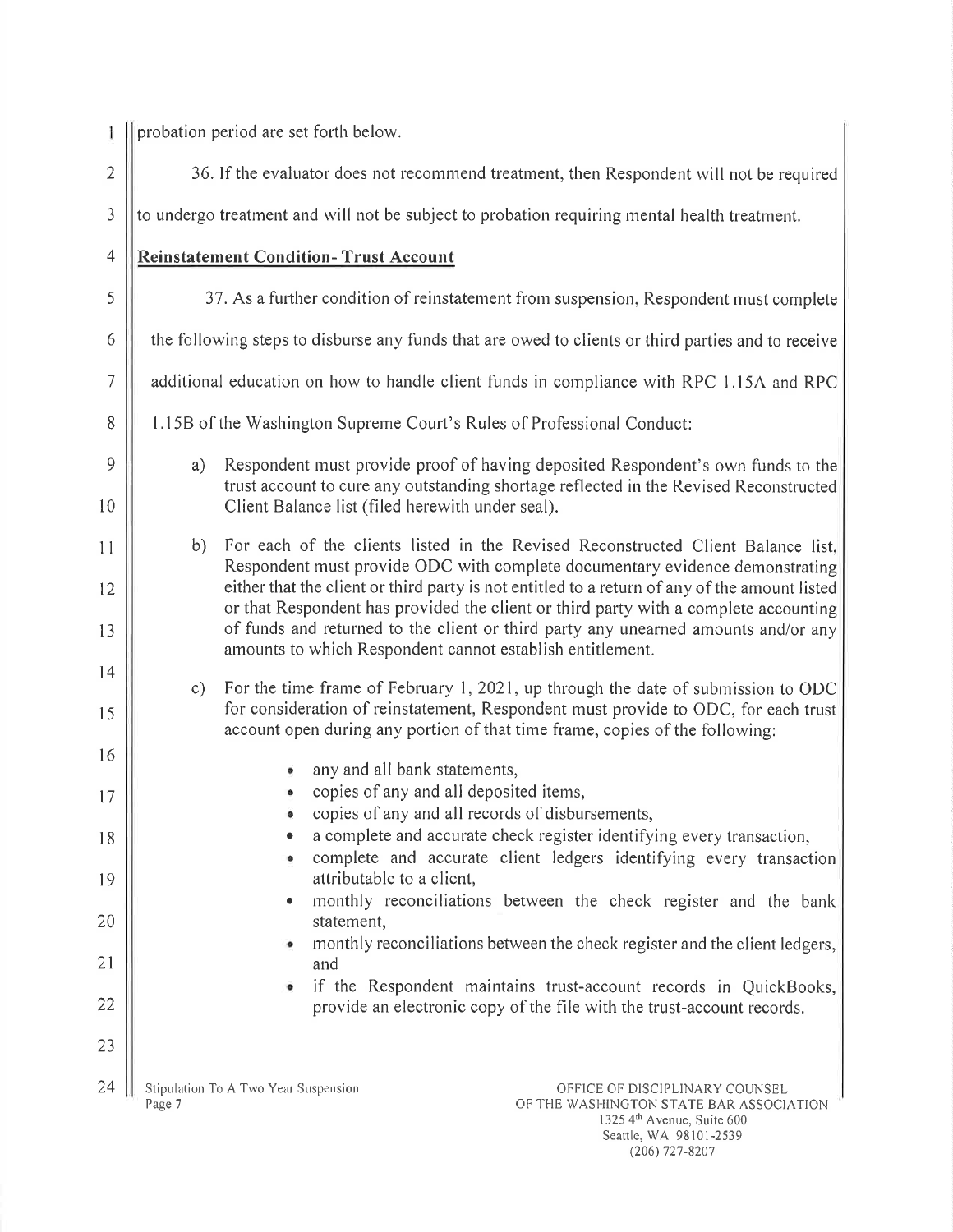|                | $\mathbf{d}$                                                                                   | Respondent must carefully review the WSBA publication Managing Client Trust<br>Accounts: Rules, Regulations, and Common Sense, and provide disciplinary counsel                                                                                                 |  |  |
|----------------|------------------------------------------------------------------------------------------------|-----------------------------------------------------------------------------------------------------------------------------------------------------------------------------------------------------------------------------------------------------------------|--|--|
| $\overline{2}$ |                                                                                                | with a signed certification that he/she has done so.                                                                                                                                                                                                            |  |  |
| 3              | e)                                                                                             | Respondent must complete the WSBA continuing legal education course entitled,<br>"Managing Client Trust Accounts" (October 2014), or an equivalent CLE on                                                                                                       |  |  |
| $\overline{4}$ |                                                                                                | managing trust accounts in Washington State, and provide disciplinary counsel with<br>documentation showing completion.                                                                                                                                         |  |  |
| 5              | f                                                                                              | To be eligible for reinstatement under ELC $13.3(b)(1)(B)$ , Respondent must provide                                                                                                                                                                            |  |  |
| 6              |                                                                                                | the required documentation to disciplinary counsel at least 30 days prior to seeking<br>certification of compliance with reinstatement provisions.                                                                                                              |  |  |
| 7              | <b>Probation-Trust Account</b>                                                                 |                                                                                                                                                                                                                                                                 |  |  |
| 8              | 38. Respondent will be subject to probation for a period of two years commencing upon          |                                                                                                                                                                                                                                                                 |  |  |
| $\overline{9}$ | final approval of this stipulation, with periodic reviews under ELC 13.8 of Respondent's trust |                                                                                                                                                                                                                                                                 |  |  |
| 10             | account practices, and must comply with the specific probation terms set forth below:          |                                                                                                                                                                                                                                                                 |  |  |
| 11<br>12       | g)                                                                                             | Respondent shall carefully review and fully comply with RPC 1.15A and RPC 1.15B,<br>and shall carefully review the current version of the publication, Managing Client<br>Trust Accounts: Rules, Regulations, and Common Sense.                                 |  |  |
| 13             | h)                                                                                             | For all client matters, Respondent shall have a written fee agreement signed by the                                                                                                                                                                             |  |  |
| 14             |                                                                                                | client, which agreements are to be maintained for least seven years (see RPC<br>$1.15B(a)(3)$ ).                                                                                                                                                                |  |  |
| 15             | i)                                                                                             | On a monthly basis, using ODC's form report entitled "Monthly Reconciliation and                                                                                                                                                                                |  |  |
| 16             |                                                                                                | Review Report," Respondent shall review the trust-account records detailed on the<br>form report, review the completed report, and sign and date the completed report.                                                                                          |  |  |
| 17             | j)                                                                                             | On a quarterly basis, Respondent shall provide ODC's audit staff with all trust-<br>account records for the time period to be reviewed by ODC's audit staff and                                                                                                 |  |  |
| 18             |                                                                                                | disciplinary counsel for compliance with the RPC:                                                                                                                                                                                                               |  |  |
| 19             |                                                                                                | Months $1 - 3$ . By no later than the 30 <sup>th</sup> day of the fourth month after the<br>i)<br>commencement of probation, Respondent shall provide the trust account                                                                                         |  |  |
| 20             |                                                                                                | records from the date of commencement of probation to the end of the third<br>full month.                                                                                                                                                                       |  |  |
| 21             |                                                                                                |                                                                                                                                                                                                                                                                 |  |  |
| 22             |                                                                                                | Months $4-6$ . By no later than the 30 <sup>th</sup> day of the seventh month after the<br>$\mathbf{ii}$<br>commencement of probation, Respondent shall provide the trust account<br>records from the end of the previously provided quarter through the end of |  |  |
| 23             |                                                                                                | month six.                                                                                                                                                                                                                                                      |  |  |
| 24             | Page 8                                                                                         | Stipulation To A Two Year Suspension<br>OFFICE OF DISCIPLINARY COUNSEL<br>OF THE WASHINGTON STATE BAR ASSOCIATION<br>$1325 \text{ Ab}$ $\Lambda$ $v_{\text{apun}}$ $\Omega$ $\mu$ $\Omega$                                                                      |  |  |

1325 4'1' Avenue, Suite 600 Seattle, WA 98101-2539 (206) 727-8207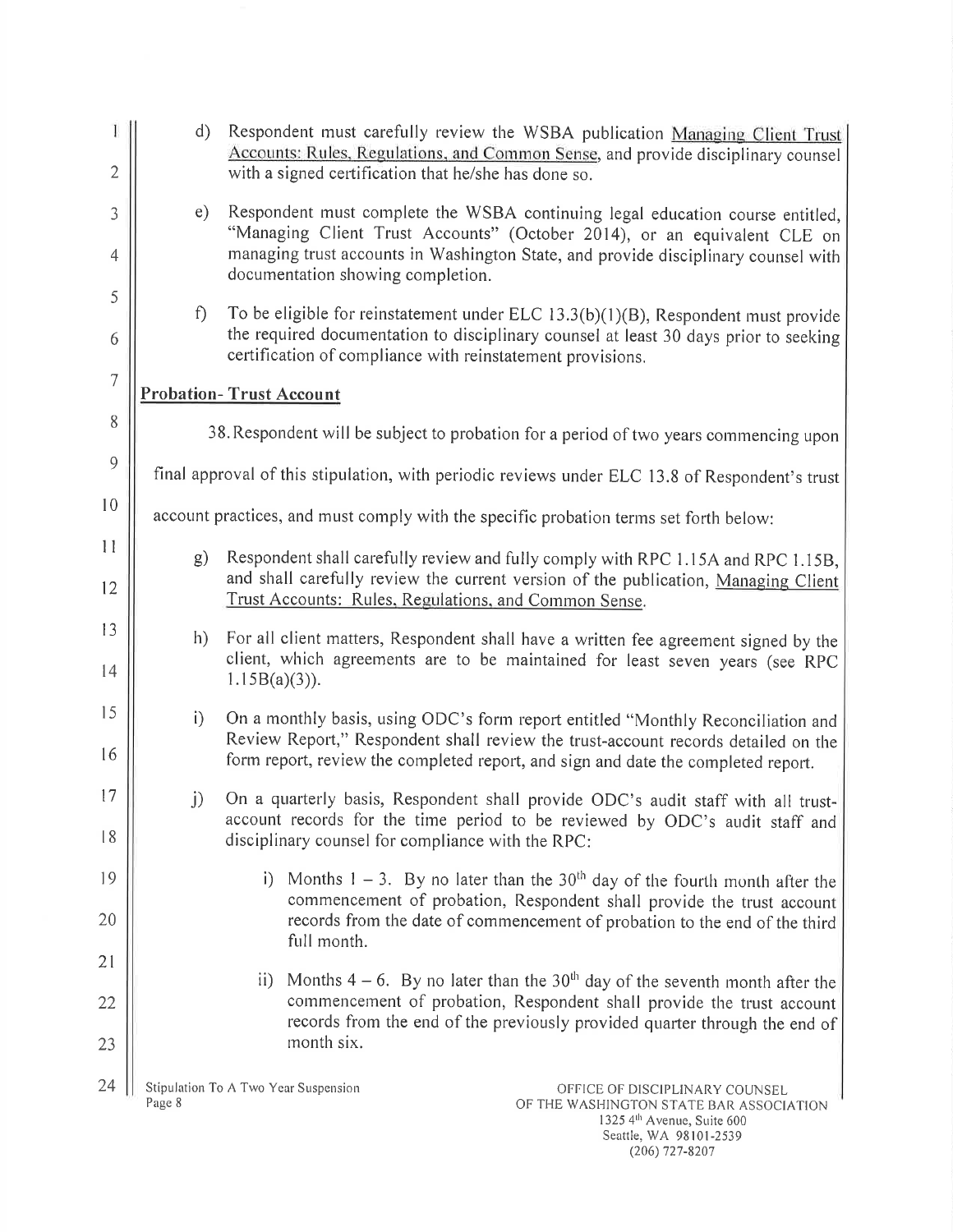|                |                                                |      |                                                          | iii) Months 7 – 9. By no later than the 30 <sup>th</sup> day of the tenth month after the<br>commencement of probation, Respondent shall provide the trust account                                                                                                  |
|----------------|------------------------------------------------|------|----------------------------------------------------------|---------------------------------------------------------------------------------------------------------------------------------------------------------------------------------------------------------------------------------------------------------------------|
| $\overline{2}$ |                                                |      | month nine.                                              | records from the end of the previously provided quarter through the end of                                                                                                                                                                                          |
| 3              |                                                |      |                                                          | iv) Months $10 - 12$ . By no later than the $30th$ day of the thirteenth month after                                                                                                                                                                                |
| $\overline{4}$ |                                                |      |                                                          | the commencement of probation, Respondent shall provide the trust account<br>records from the end of the previously provided quarter through the end of                                                                                                             |
| 5              |                                                |      | month twelve.                                            |                                                                                                                                                                                                                                                                     |
| 6              |                                                |      |                                                          | v) Months $13 - 15$ . By no later than the $30th$ day of the sixteenth month after<br>the commencement of probation, Respondent shall provide the trust account                                                                                                     |
| $\tau$         |                                                |      | month fifteen.                                           | records from the end of the previously provided quarter through the end of                                                                                                                                                                                          |
| 8              |                                                | vi)  |                                                          | Months $16 - 18$ . By no later than the $30th$ day of the nineteenth month after                                                                                                                                                                                    |
| 9              |                                                |      |                                                          | the commencement of probation, Respondent shall provide the trust account<br>records from the end of the previously provided quarter through the end of                                                                                                             |
| 10             |                                                |      | month eighteen.                                          |                                                                                                                                                                                                                                                                     |
| 11             |                                                | vii) |                                                          | Months $19 - 21$ . By no later than the $30th$ day of the twenty-second month<br>after the commencement of probation, Respondent shall provide the trust                                                                                                            |
| 12             |                                                |      | end of month twenty-one.                                 | account records from the end of the previously provided quarter through the                                                                                                                                                                                         |
| 13             |                                                |      |                                                          | The trust account records Respondent provides to ODC for each quarterly review of<br>his trust account will include: (a) copies of each completed "Monthly Reconciliation                                                                                           |
| 14<br>15       |                                                |      |                                                          | and Review Report" referenced in sub-paragraph(c) above, (b) a complete checkbook<br>register for his/her trust account covering the period being reviewed, (c) complete                                                                                            |
| 16             |                                                |      |                                                          | individual client ledger records for any client with funds in Respondent's trust<br>account during all or part of the period being reviewed, as well as for Respondent's<br>own funds in the account (if any), and (d) copies of all trust-account bank statements, |
| 17             |                                                |      |                                                          | deposit slips, and cancelled checks covering the period being reviewed. ODC's Audit<br>Manager or designee will review Respondent's trust account records for each period.                                                                                          |
| 18             | $\mathbf{k}$                                   |      |                                                          | On the same quarterly time schedule set forth in the preceding paragraph, Respondent                                                                                                                                                                                |
| 19             |                                                |      | agreements entered into within the time period at issue. | will provide ODC's Audit Manager or designee with copies of any and all fee                                                                                                                                                                                         |
| 20             | $\left  \right\rangle$                         |      |                                                          | ODC's Audit Manager or designee may request additional financial or client records                                                                                                                                                                                  |
| 21             |                                                |      |                                                          | if needed to verify Respondent's compliance with RPC 1.15A and/or 1.15B. Within<br>twenty days of a request from ODC's Audit Manager or designee for additional<br>records needed to verify Respondent's compliance with RPC 1.15A and/or RPC                       |
| 22             |                                                |      | records requested.                                       | 1.15B, Respondent will provide ODC's Audit Manager or designee the additional                                                                                                                                                                                       |
| 23             |                                                |      |                                                          |                                                                                                                                                                                                                                                                     |
| 24             | Stipulation To A Two Year Suspension<br>Page 9 |      |                                                          | OFFICE OF DISCIPLINARY COUNSEL<br>OF THE WASHINGTON STATE BAR ASSOCIATION                                                                                                                                                                                           |

1 325 4lh Avenue, Suite 600 Seattle, WA 98101-2539 (206) 727-8207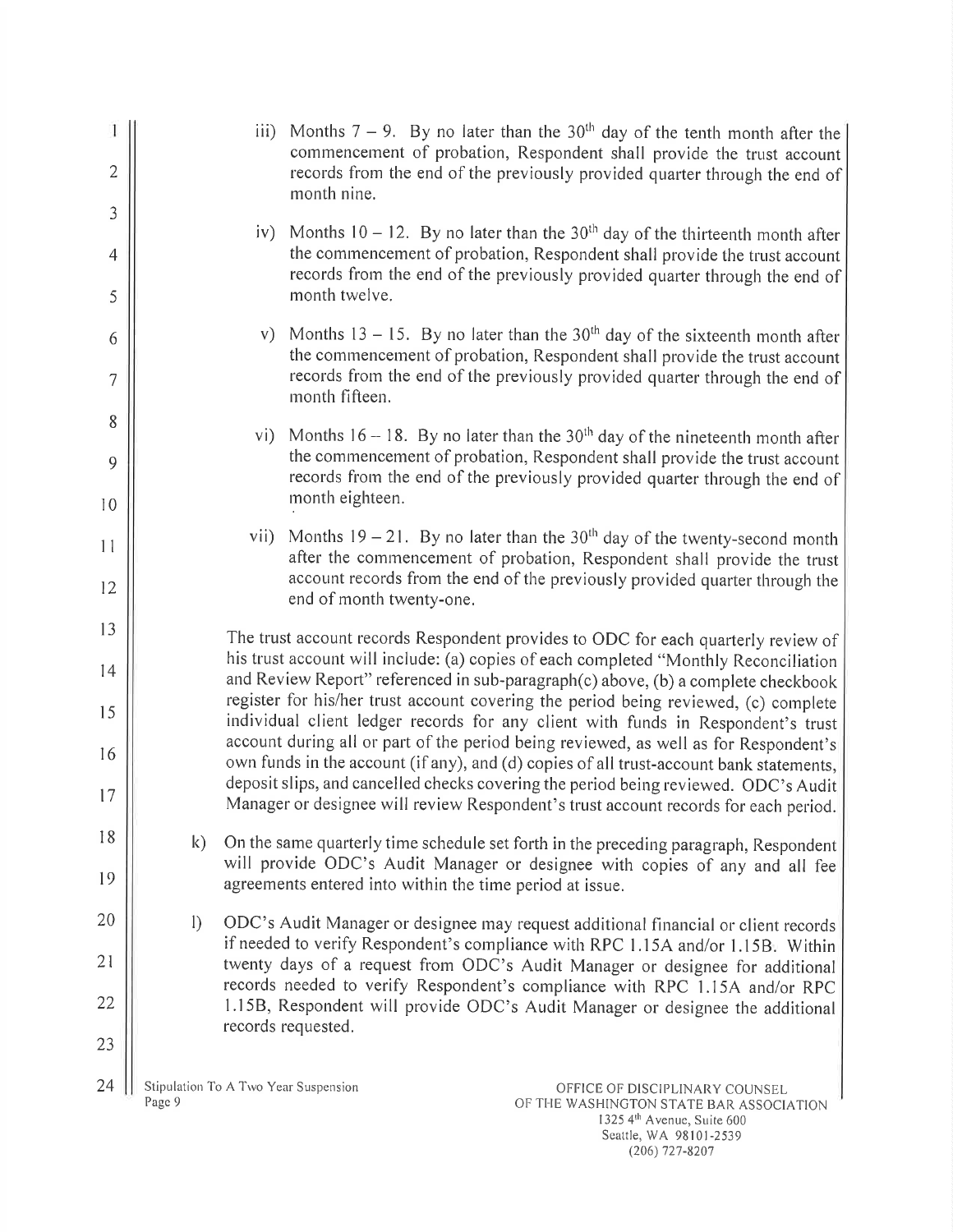|                | m) Respondent will reimburse the Association for time spent by ODC's Audit Manager                                                                                                                                                                   |
|----------------|------------------------------------------------------------------------------------------------------------------------------------------------------------------------------------------------------------------------------------------------------|
| $\overline{2}$ | or designee in reviewing and reporting on Respondent's records to determine his/her<br>compliance with RPC 1.15A and RPC 1.15B, at the rate of \$85 per hour. Respondent                                                                             |
| 3              | will make payment within thirty days of each written invoice setting forth the<br>auditor's time and payment due.                                                                                                                                    |
| 4              | <b>Probation- Mental Health Treatment</b>                                                                                                                                                                                                            |
| 5              | 39. If the evaluator referenced in paragraph 31, above, recommends treatment,                                                                                                                                                                        |
| 6              | Respondent shall begin treatment with a treatment provider approved by the Probation                                                                                                                                                                 |
| $\overline{7}$ | Administrator within 60 days of reinstatement.                                                                                                                                                                                                       |
| 8              | 40. Respondent shall comply with all requirements and recommendations of the                                                                                                                                                                         |
| 9              | treatment provider, including but not limited to the completion of any period of in-or-out patient                                                                                                                                                   |
| 10             | treatment and aftercare and the taking of all prescribed medications.                                                                                                                                                                                |
| 11             | 41. Respondent shall execute an authorization allowing and directing the treatment                                                                                                                                                                   |
| 12             | provider to take the following actions:                                                                                                                                                                                                              |
| 13             | (a) on a quarterly basis, send written reports to the Probation Administrator that<br>include the dates of treatment, whether Respondent has been cooperative with                                                                                   |
| 14             | treatment, and whether continued treatment is recommended;                                                                                                                                                                                           |
| 15             | (b) report immediately to the Probation Administrator if Respondent fails to<br>appear for treatment or stops treatment without the provider's agreement and                                                                                         |
| 16             | consent prior to either termination of the treatment plan or expiration of the<br>probation period set forth in this stipulation;                                                                                                                    |
| 17             | (c) report immediately to the Probation Administrator if Respondent fails to                                                                                                                                                                         |
| 18             | comply with any treatment recommendations of the treatment provider;                                                                                                                                                                                 |
| 19             | (d) report immediately to the Probation Administrator if Respondent otherwise<br>violates any of the terms or conditions of treatment;                                                                                                               |
| 20             |                                                                                                                                                                                                                                                      |
| 21             | (e) report immediately to the Probation Administrator if the provider will no<br>longer serve as treatment provider to Respondent prior to termination of the<br>treatment plan or expiration of the probation period set forth in this stipulation; |
| 22             | and;                                                                                                                                                                                                                                                 |
| 23             | (f) report to the Probation Administrator if Respondent successfully completes<br>treatment and is discharged from further treatment.                                                                                                                |
| 24             | Stipulation To A Two Year Suspension<br>OFFICE OF DISCIPLINARY COUNSEL<br>Page 10<br>OF THE WASHINGTON STATE BAR ASSOCIATION<br>1325 4th Avenue, Suite 600<br>Seattle, WA 98101-2539                                                                 |

(206) 727-8207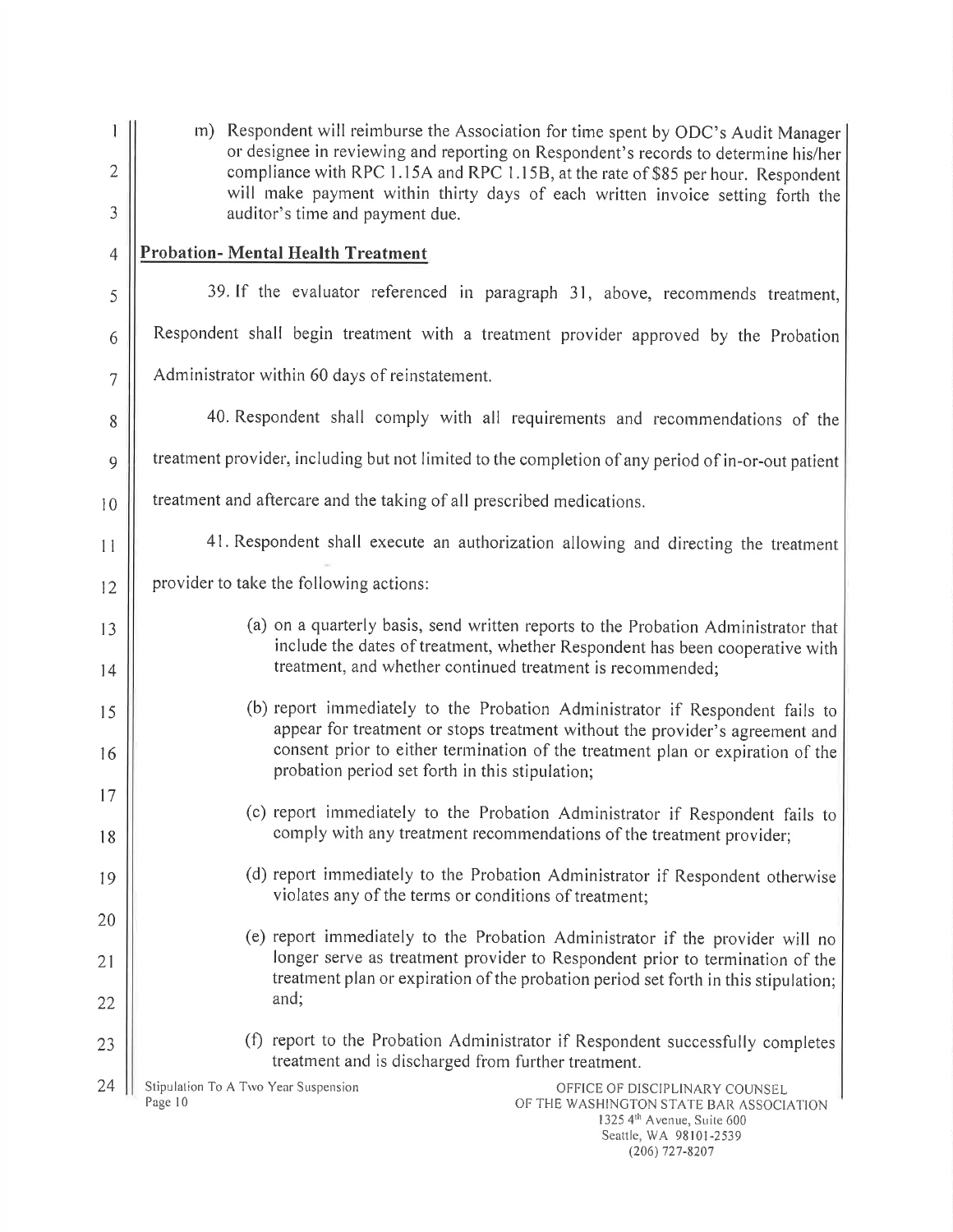| $\overline{2}$ | 42. Respondent shall provide a copy of the authorization to the Probation Administrator                                      |  |
|----------------|------------------------------------------------------------------------------------------------------------------------------|--|
| 3              | upon execution.                                                                                                              |  |
|                | 43. Respondent is responsible for paying any and all fees, costs, and/or expenses of                                         |  |
| $\overline{4}$ | treatment.                                                                                                                   |  |
| 5              | VII. RESTITUTION                                                                                                             |  |
| 6              |                                                                                                                              |  |
| 7              | 44. Respondent shall pay restitution to the following grievants:                                                             |  |
| 8              | \$2,150 to Maria Acevedo                                                                                                     |  |
|                | \$1,112.50 to David Avalos<br>\$1,862.50 to Erika Belles                                                                     |  |
| 9              | \$2,200 to Abdon Juarez                                                                                                      |  |
|                | \$967.20 to Trudy Katona<br>$\bullet$                                                                                        |  |
| 10             | \$812.50 to Ampelia Martinez                                                                                                 |  |
|                | \$462.50 to Deborah McComas                                                                                                  |  |
| 11             | \$2,837.50 to Kevin Oravits                                                                                                  |  |
| 12             | \$875.00 to Sarah Zumwalt                                                                                                    |  |
| 13             | 45. Respondent shall pay further restitution in accordance with paragraph 37(b), above.                                      |  |
| 14             | 46. Reinstatement is conditioned on full payment of restitution.                                                             |  |
| 15             | VIII. COSTS AND EXPENSES                                                                                                     |  |
| 16             | 47. Under the circumstances of this case as set forth in the confidential attachment, costs                                  |  |
| 17             | and expenses under ELC 13.9(c) are waived.                                                                                   |  |
| 18             | IX. VOLUNTARY AGREEMENT                                                                                                      |  |
| 19             | 48. Respondent states that prior to entering into this Stipulation they had an opportunity                                   |  |
| 20             | to consult independent legal counsel regarding this Stipulation, that Respondent is entering into                            |  |
| 21             | this Stipulation voluntarily, and that no promises or threats have been made by ODC, the                                     |  |
| 22             | Association, nor by any representative thereof, to induce the Respondent to enter into this                                  |  |
| 23             | Stipulation except as provided herein.                                                                                       |  |
| 24             | Stipulation To A Two Year Suspension<br>OFFICE OF DISCIPLINARY COUNSEL<br>Page 11<br>OF THE WASHINGTON STATE BAR ASSOCIATION |  |

OF THE WASHINGTON STATE BAR ASSOCIATION 1325 4<sup>m</sup> Avenue. Suite 600 Seattle, WA 98101-2539 (206) 727-8207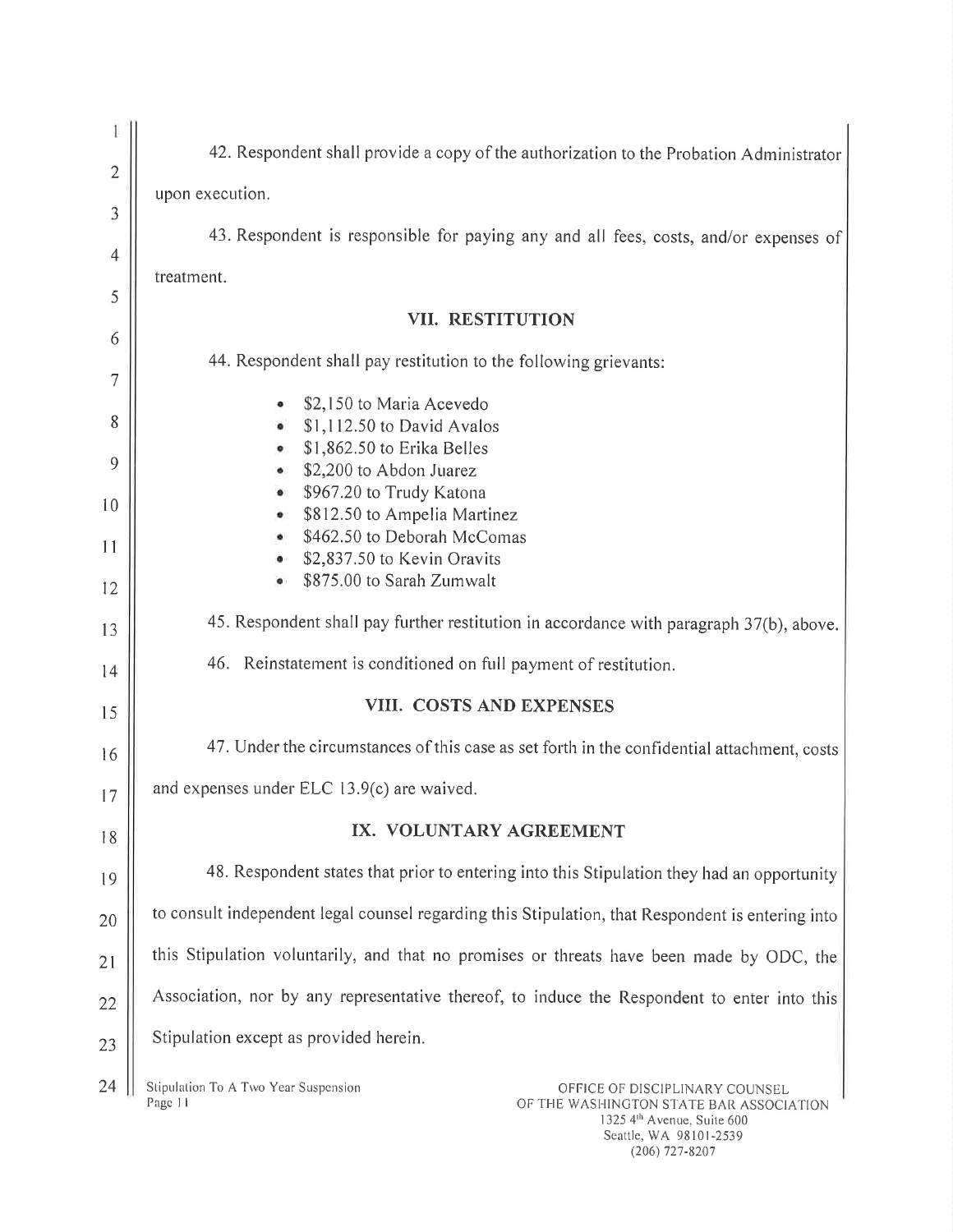<sup>I</sup> 49. Once fully executed, this stipulation is <sup>a</sup> contract governed by the legal principles 2 | applicable to contracts, and may not be unilaterally revoked or modified by either party.

## $\vert$  3  $\vert$  X. LIMITATIONS

4 | 50. This Stipulation is a compromise agreement intended to resolve this matter in 5 | accordance with the purposes of lawyer discipline while avoiding further proceedings and the  $6 \parallel$  expenditure of additional resources by the Respondent and ODC. Both the Respondent lawyer <sup>7</sup> and ODC acknowledge that the result after further proceedings in this matter might differ from 8 | the result agreed to herein.

9 | 51. This Stipulation is not binding upon ODC or the respondent as a statement of all <sup>10</sup> existing facts relating to the professional conduct of the respondent lawyer, and any additional 11 | existing facts may be proven in any subsequent disciplinary proceedings.

12 | 52. This Stipulation results from the consideration of various factors by both parties, 13 including the benefits to both by promptly resolving this matter without the time and expense 14 | of hearings, Disciplinary Board appeals, and Supreme Court appeals or petitions for review. As <sup>15</sup> such, approval of this Stipulation will not constitute precedent in determining the appropriate 16 | sanction to be imposed in other cases; but, if approved, this Stipulation will be admissible in 17 || subsequent proceedings against Respondent to the same extent as any other approved 18 || Stipulation.

 $\vert\vert$  53. Under ELC 9.1(d)(4), the Disciplinary Board reviews a stipulation based solely on  $\parallel$  the record agreed to by the parties. Under ELC 3.1(b), all documents that form the record before 21 | the Board for its review become public information on approval of the Stipulation by the Board, || unless disclosure is restricted by order or rule of law.

24 Stipulation To A Two Year Suspension **Conserversion** OFFICE OF DISCIPLINARY COUNSEL Page 12